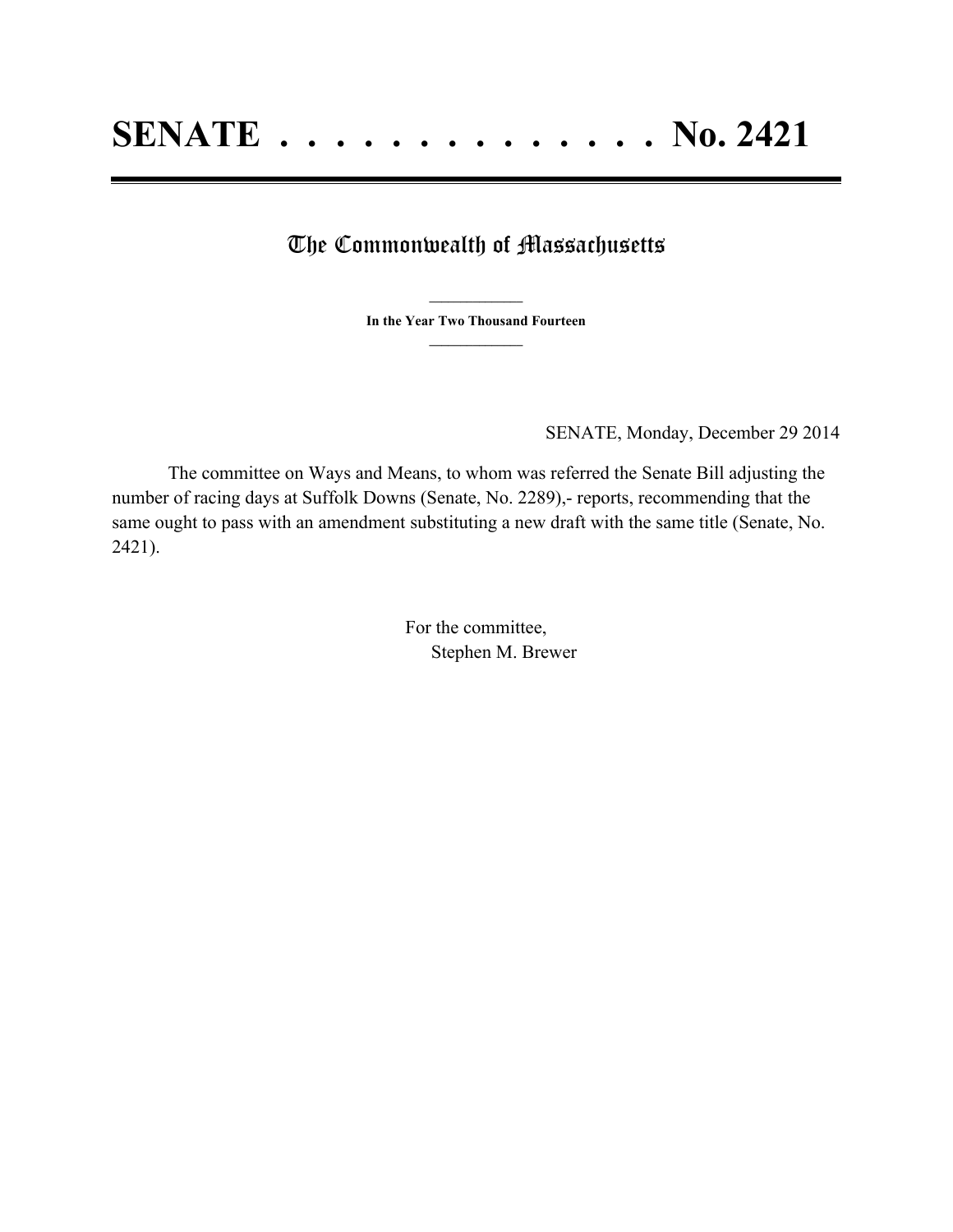## The Commonwealth of Massachusetts

**\_\_\_\_\_\_\_\_\_\_\_\_\_\_\_ In the Year Two Thousand Fourteen \_\_\_\_\_\_\_\_\_\_\_\_\_\_\_**

An Act adjusting the number of racing days at Suffolk Downs.

*Whereas,* The deferred operation of this act would tend to defeat its purpose, which is to further regulate simulcasting, therefore, it is hereby declared to be an emergency law, necessary for the immediate preservation of the public convenience.

Be it enacted by the Senate and House of Representatives in General Court assembled, and by the authority *of the same, as follows:*

 SECTION 1. Notwithstanding section 2 of chapter 128A of the General Laws and sections 1, 2 and 2A of chapter 128C of the General Laws or any other general or special law to the contrary, the running horse racing meeting licensee located in Suffolk county licensed to conduct live racing pursuant to said chapter 128A and simulcast wagering pursuant to said chapter 128C in calendar year 2014 shall remain licensed as a running horse racing meeting licensee until July 31, 2016; provided, however, that the days between January 1 and December 31 of each year shall be dark days during which the licensee shall not conduct live racing unless the licensee applies for and is granted a live racing license pursuant to said chapter 128A. If the licensee obtains such a live racing license, the licensee shall not be required to conduct any live racing to remain authorized to conduct simulcast wagering pursuant to said chapter 128C; provided, however, that all simulcasts shall comply with the Interstate Horse Racing Act of 1978, 15 U. S. C. § 3001 et seq. or other applicable federal law; provided further, that all simulcasts from states which have racing associations that do not require approval in compliance with the Interstate Horse Racing Act of 1978, 15 U. S. C. § 3004 (a)(1)(A), except simulcasts during the month of August, shall require the approval of the New England Horsemen's Benevolent and Protective Association prior to being simulcast to a racing meeting licensee within the commonwealth; and provided further, that if the association agrees to approve the simulcast for 1 racing meeting licensee, it shall approve the simulcast for all otherwise eligible racing meeting licensees.

SECTION 2. Section 1 is hereby repealed.